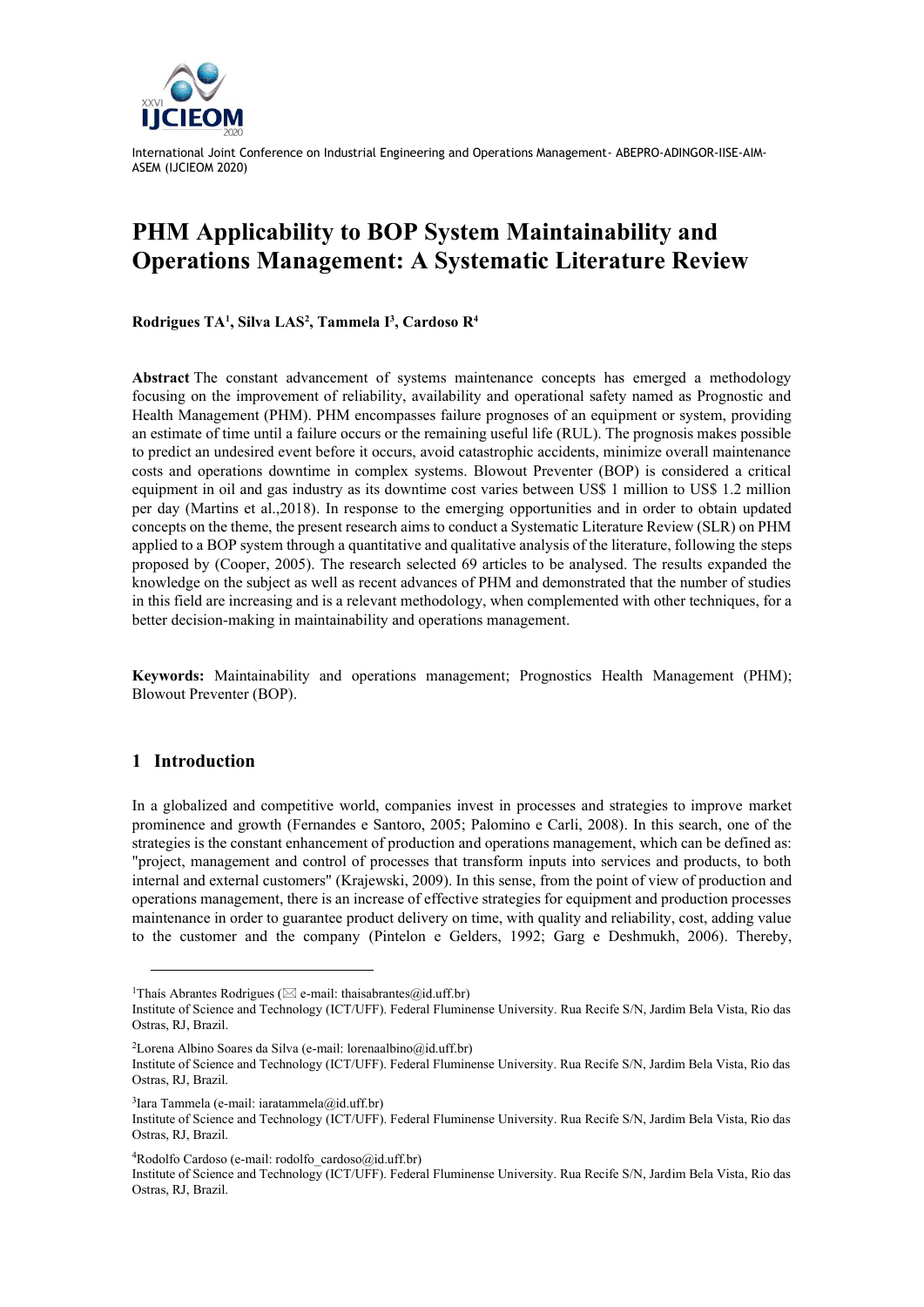

maintenance of industrial manufacturing equipment can be defined as: "all activities necessary to restore equipment to, or keep it in, a specified operating condition" (Pintelon e Gelders, 1992).

Industries have been constantly facing paradigm changes, regarding design, monitoring and maintenance of dynamic and complex systems, especially in oil and gas chain (Mutlu et al., 2018). The need in obtaining better reliability and availability of systems and components led to advances in maintainability, diagnostic and prognostic techniques (Vachtsevanos et al., 2006). New methods, as Condition-Based Maintenance (CBM) and Prognostic and Health Management (PHM), started to be used to increase availability and to guide maintainability to operations management improvement. Through these methods, the estimated operation time of an equipment before failure can be determined, enabling actions for a better maintainability, helping industries to avoid production downtimes, unnecessary costs and disruptions in supply chain, affecting operations management (Ali et al., 2015). Thus, CBM and PHM are considered an approach capable to enhance maintainability practices significantly like operations management strategies, due to the interdisciplinarity between different areas (Vachtsevanos et al., 2006). CBM helps critical systems to function with greater reliability, security and availability, reducing operational costs (Sun et al., 2012).

RAM (Reliability, Availability, Maintainability) trinomial is considered one of the most important functional requirements sets in operations systems (Zou et al., 2016). In oil and gas operations' chain, maintenance activities need to be carried out at the most appropriate time in order to increase predictability and operations management capacity, as equipment failures paralyze operations, causing downtime, process' disruptions and increased costs - a downtime cost varies between US\$ 1 million to US\$ 1.2 million per day (Martins et al.,2018). Among the equipment that most impact the costs during drilling or completion operations is the Blowout Preventer (BOP) (Huse e Alme, 2013). It can be considered as a set of valves that are remotely controlled from the rig and act as a second security barrier in the well control, during the drilling and completion of oil and gas production wells, allowing the well to shut if there is a unbalanced difference between the pressure of the mud column and the well pressure. In some cases, it is necessary shears the drilling column and seals the well, in order to ensure the integrity of the equipment (Martins et al., 2018; Mutlu et al., 2018).

As a result of the costs caused from downtime processes due to maintainability problems, organizations are concerned about reliability and availability of critical systems and components, such as BOP, in the oil and gas industry (Vachtsevanos et al., 2006). In this sense, the authors of this article are conducting a research project in the Oil and Gas Exploration and Production industry (E&P), to reduce downtime in industries related through the application of CBM and PHM in the BOP system. However, article (Martins et al.,2018) takes priority over the CBM methodology, not delving into concepts and applications of PHM, preferably in the oil E&P industry that can be applied to the BOP system to guide maintainability strategies aligned to operations management optimization. (Si et al., 2013) argue that PHM is an efficient tool with a systematic approach to assess a system reliability and its real operating conditions, predicting failures and mitigating operational risks. In PHM, prognoses can lead to a better reliability of the system, helping decision-making in preventing systems disruptions, improving maintainability and operations management.

Thus, the authors of this paper argue that the improvement of knowledge in PHM applications is relevant to diagnose gaps in maintainability knowledge pertinent to operations management improvement in oil and gas industries. RSL can be seen as a tool that helps researches to identify gaps in the theory as well central issues for future researches (Conforto et al., 2011). Besides that, RSL can be seen as a consistent methodology to be used when researches seek to fulfil scientifical and academical hiatus, increase understanding and knowledge on a subject and to structure studies of scientific productions on a given theme (Cooper, 2005).

Hence, the objective of this paper is to conduct a Systematic Literature Review (SLR) aiming to identify PHM applications specifically in BOP systems. Thus, it allows the identification of conditions for monitoring the components of this equipment and its interpretation of the characteristics of operation and influence on the occurrence of failures. In addition to bringing to light recent studies and advances in the PHM application and thus assisting companies in the oil and gas sector that operate with BOP to improve their maintenance management.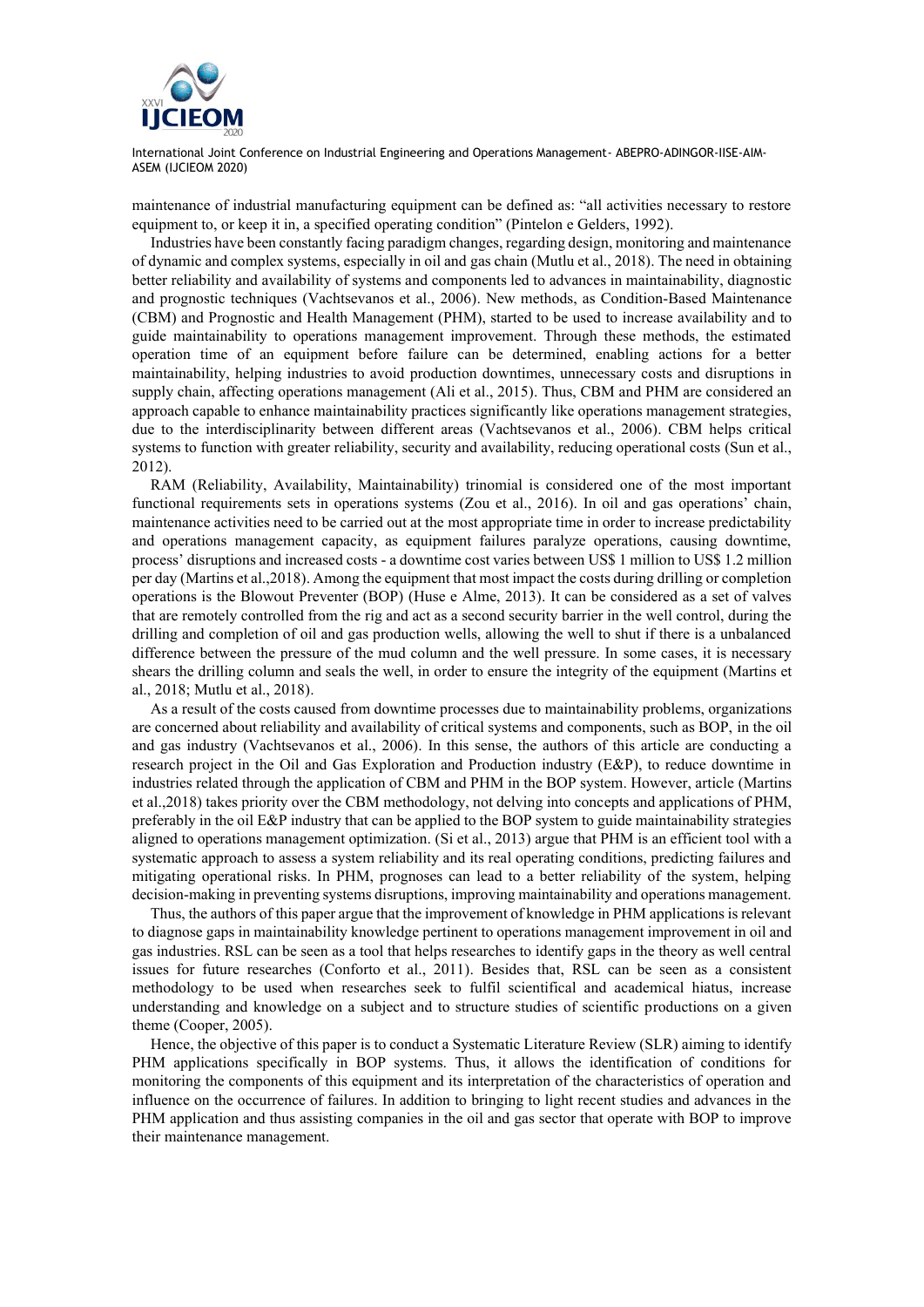

## **2 Methodology**



**Fig. 1** SLR Flowchart elaborated to this research

SLR is a methodology that attempts to relevant theories, critically analyses the research, tries to resolve conflicts in the literature and identify central issues for future researches. The results allow to identify gaps in the theory that can be explored by other researchers that were not identified in similar studies due to superficiality and lack of rigor in bibliographical review (Cooper, 2005; Conforto et al., 2011). (Mulrow, 1994) stated that the use of systematic procedures increases reliability and precision of the study conclusions and results. Through SLR is possible to structure studies of scientific productions on a given theme, in referenced databases in a specific space of time (Miranda, 2018). (Galvão e Pereira, 2014) argued that one of the main characteristics of this type of review is the data collection coverage and the use of research criteria, in order to allow its replication. According to (Thomé et al., 2016): "SLR uses a welldefined and rigorous criteria to identify, appraise and synthesise the literature, including a list of studies published in peer-reviewed and gray literature", stipulating a critical assessment of the available literature on a specific subject. To elaborate this SLR, the 7 steps proposed by (Cooper, 2005) were used as reference, where each step comprises specific tasks according to the context of this research, detailed in Fig. 1.

In Step 1, the research central issue was defined as: PHM applied to BOP, and then, the general and specific objectives were designated, as well as the delimitation and definition of study variable(s). In Step 2, a literature search was performed, through the identification of keywords that were the objective of the research. Electronic databases were also selected: Scopus and Onepetro, where filters helped to choose the most relevant studies defined through analysis. It is worth mentioning that a bibliometric analysis was carried out in order to provide subsidies for this step elaboration (Borner et al., 2007). In Step 3, after defining the documents to be examined, the most relevant information was extracted through titles and abstracts previous reading and later evaluation of their quality. In Step 4, inclusion and exclusion criteria were established in order to identify their relevance, assessing the existence of possible biases, as well as duplications and quality of publications. Documents that met the inclusion and exclusion criteria were fully read, in Step 5, to be synthesized through theoretical discussions about the central research question. The results obtained in the literature synthesis were interpreted in Step 6. Thus, from the study evaluation, conclusions were presented regarding the extracted data and documents. In Step 7, results and general conclusions of the study were presented based on the documents' syntheses, interpretations and inferences.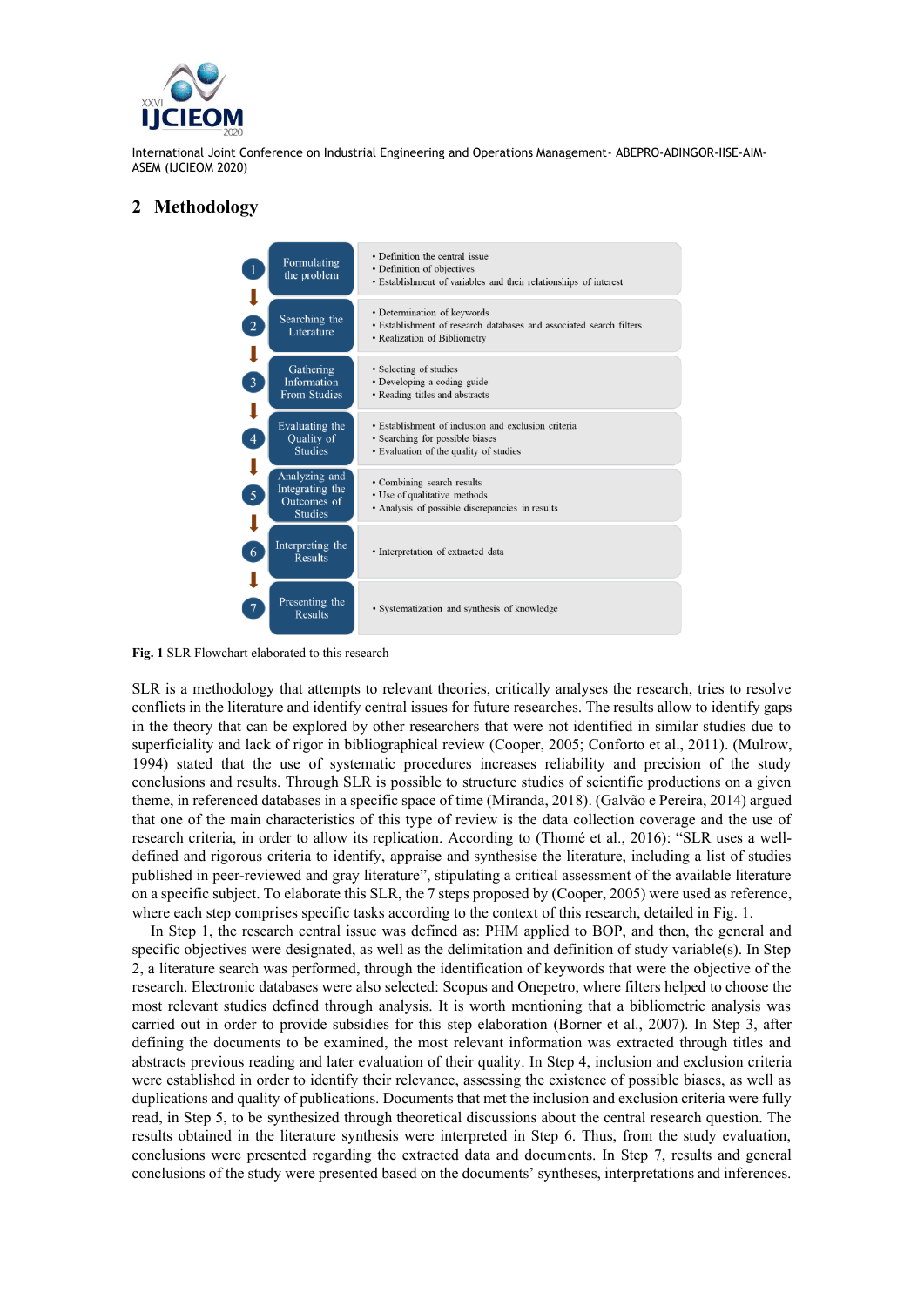

## *2.1 Details of the Method Applied*

The research's scope was defined in Step 1. Table 1 shows the keywords used, the total of publications found in every search and the number of selected publications (69) that composed the final sample. A bibliometric study was carried out (Step 2). The terms were searched together (with the use of quotation marks) and individualized mentions were disregarded. In this way, original term full writing was utilised. The Scopus database was used, as it encompasses a large volume of abstracts and citations from different areas, enabling bibliometric analyses support. Also, OnePetro database was employed because it allows access to Oil and Gas Exploration and Production (E&P) Industry technical papers. The search was carried out between October 25 and November 1, 2018, using advanced search according to each database.

| Keywords                                                                       | <b>Base</b>          | Total of publications<br>found | Total of publications<br>selected |
|--------------------------------------------------------------------------------|----------------------|--------------------------------|-----------------------------------|
| ("Prognostic and health management")                                           | Scopus               | 1,515                          | 30                                |
| ("Prognostic and health management") AND<br>("Blowout Preventer" OR "BOP")     | Scopus e<br>Onepetro |                                |                                   |
| (("Reliability" AND ("Blowout Preventer" OR<br>"Blowout Preventers" OR "BOP")) | Onepetro             | 1.739                          | 24                                |
| ("Prognostic and health management" OR<br>"Blowout Preventer")                 | Scopus               | 2.245                          | 4                                 |
| ("Prognostic and health management" AND<br>"Condition based Maintenance")      | Scopus               | 160                            | 10                                |
| Total                                                                          |                      | 5.660                          | 69                                |

**Table 1** Selected documents number

The first search ("Prognostic and Health Management") at Scopus resulted in 1,515 publications. Engineering (42.5%) and Computer Science (22.5%) are the prominence fields. It was found that 66% of the documents were published between the years 2013 to 2018. The second search was carried out in both databases (Scopus and Onepetro) including BOP (("Prognostic and health management") AND ("Blowout Preventer" OR "BOP")). The "AND" connective was used to obtain publications with the two keywords at the same time. Only 1 result was obtained in Onepetro database. In the third search, Onepetro (("reliability" AND ("Blowout Preventer" OR "Blowout Preventers" OR "BOP")), a total of 1,739 publications were found. The fourth search, at Scopus with the use of "OR" connector ("Prognostic and health management" OR "Blowout Preventer"), resulted in 2,245 publications corresponding to different thematic areas since the year 1968 and Engineering (40.5%) and Computer Science (17.0%) eminence is also perceived. The fifth search aimed to find concepts and possible relationships between CBM and PHM ("Prognostic and health management" AND "Condition based Maintenance"). This analysis resulted in 160 publications in different thematic areas since 2001. Also, most of publications was found in Engineering (44.7%) and Computer Science (21.4%).

In order to certify that all documents of interest were selected a coding guide (questions) was developed (Step 3), as: 1) Does the document contain theoretical definitions about PHM?; 2) Do these publications contemplate the advantages and disadvantages of applying PHM?; 3) Are there documents with PHM applications in specific components?; 4) Are there documents that address the main variables of interest related to PHM?; 5) Are there documents containing definitions and main characteristics of the BOP's operation?; 6) Do the selected publications include conditions monitoring approaches for BOP or any of its systems? In this study, all the questions in the coding guide were satisfied, thus it can be earned that all documents of interest were selected (Cooper, 2005).

The inclusion and exclusion criteria were established (Step 4). For Scopus, the first filter was applied, restricting the search to Engineering, Computer Science and Mathematics fields. Also, documents from 2013 to 2018 were selected (years with the largest number of publications), resulting in 941 documents. The third criterion was regarding the number of citations – documents with 50 or more citations were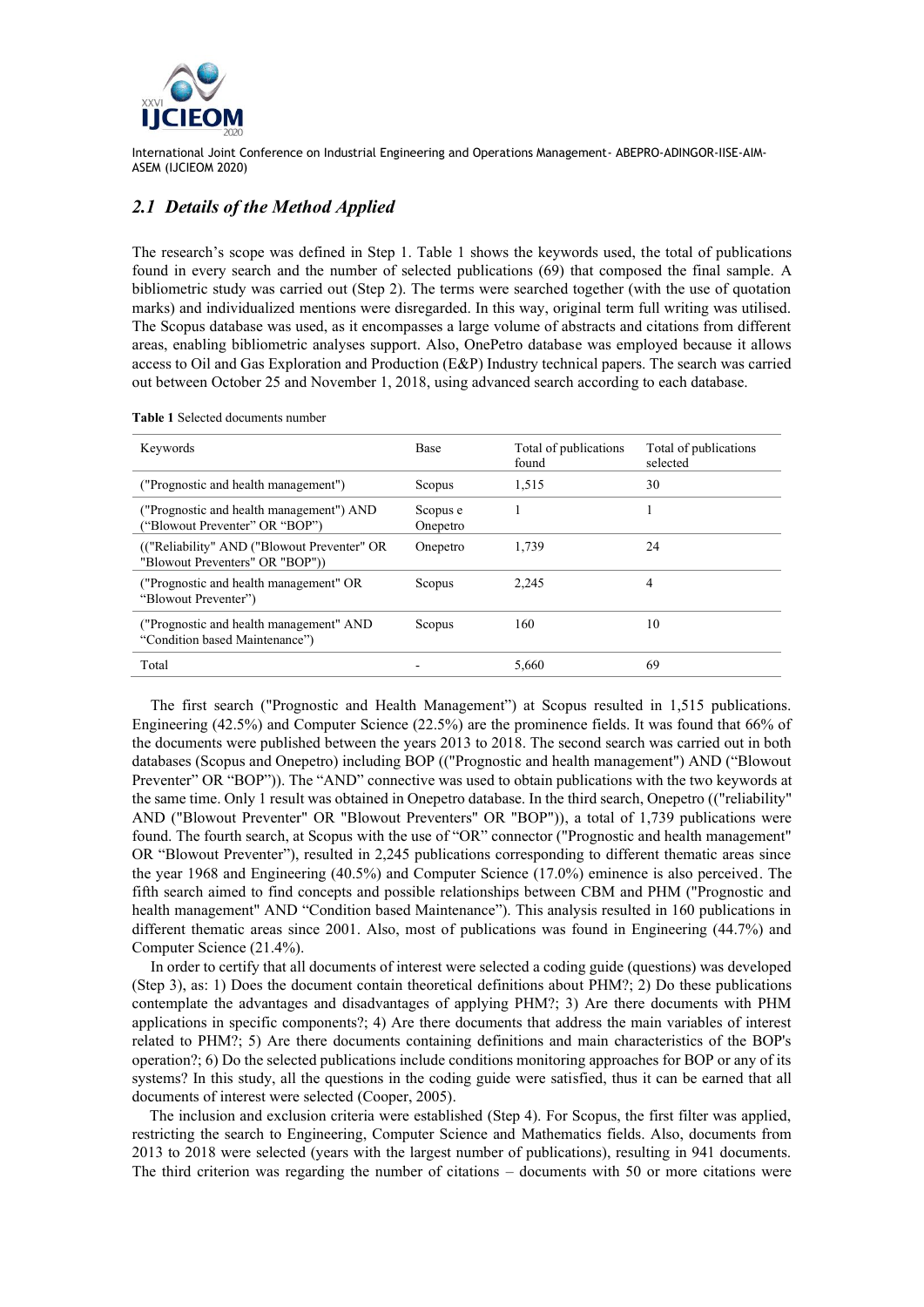

selected. Finally, after duplicity analysis with documents found in the other searches, sample was reduced to 30 documents. It should be noted that in the second search, only 1 document was found. For the third search (OnePetro), the initial criterion was also the year of publication and it was limited to Conference Articles. After the analysis of duplicity, the amount was reduced to 24 documents. In the fourth search (Scopus), after applying filters and selection criteria, the number of publications was reduced to 1,804. The 50 most cited in descending order were pre-selected, predominantly articles (96%). An analysis of the titles was carried out among the publications pre-selected in the first search. After duplicity analysis, only 4 documents were selected.

Next, filters and selection criteria were applied to the documents from the fifth search (Scopus) - the number of publications was reduced to 146. After duplicity analysis, the sample was reduced to 10 publications. The total number of selected publications for full reading and analysis were 69. In order to add more subsidies to the selected articles, national and international standards related to PHM approach were included in the study, such as: ISO 13372, ISO 13374, ISO 17359, ISO 14224 and NBR 5462 (Step 5). As a result of SLR research, the following sections present the results on PHM, the use of PHM to BOP, as well as the advantages and disadvantages of PHM, according to steps 6 and 7 of the proposed method.

## **3 Results**

## *3.1 Details of the Method Applied*

To synthesize the studies about PHM and consequently evaluate their divergences and convergences, Table 2 presents some definitions of PHM summarized. It can be observed that the concepts converge according to PHM relationship with operations reliability improvement, given to its proactivity. Although all the authors define PHM as an approach that makes it possible to estimate the remaining useful life (RUL), using information obtained in real-time monitoring as an input, some authors differ in the type of classification, considering as a process, discipline, methodology or a set of tools and techniques. In this sense, it is concluded that PHM can be defined as a process, discipline or methodology capable of detecting and predicting failures in real-time, providing a prognosis to the equipment or component RUL supporting decision-making when maintenance should be carried out. Thus, increasing equipment availability and reducing costs from interventions and downtimes, improving maintainability and operations management.

**Table 2** PHM summarized definitions

| Definition                                                                                                                                                                                                                                         |
|----------------------------------------------------------------------------------------------------------------------------------------------------------------------------------------------------------------------------------------------------|
| Set of activities based on data monitoring and processing to provide a diagnostic and prognostic. It helps in<br>decision making regarding maintenance actions in preserving a system through the gathered information (Jouin et<br>al., $2016$ ). |
| PHM methodology has been proposed focusing on detection, prediction and management of complex engineered                                                                                                                                           |
| systems (Liao e Pavel, 2016).                                                                                                                                                                                                                      |
| It is a process of detecting abnormal conditions by diagnosis and prognostics (Ali et al., 2015).                                                                                                                                                  |
| It is an emerging engineering discipline which links studies of failure mechanisms and life cycle management,<br>extending operations life reducing costs (Javed et al., 2015).                                                                    |
| PHM is an enabling discipline consisting of technologies and methods to assess the reliability of a system, to<br>determine the advent of failure, and to mitigate system risk (Si., 2015).                                                        |
| It is a framework that offers a complete set of tools for managing system health with individualized solutions (Tsui                                                                                                                               |
| et al., 2015).                                                                                                                                                                                                                                     |
| Aims to determine the advent of systems failure to mitigate system risk through the evaluation of system reliability                                                                                                                               |
| in terms of the current life-cycle conditions (Li e Xu, 2015).                                                                                                                                                                                     |
| It is an emerging science consisting of tools and techniques to evaluate reliability of a component or system to<br>mitigate system risk (Rezvanizaniani et al., 2014).                                                                            |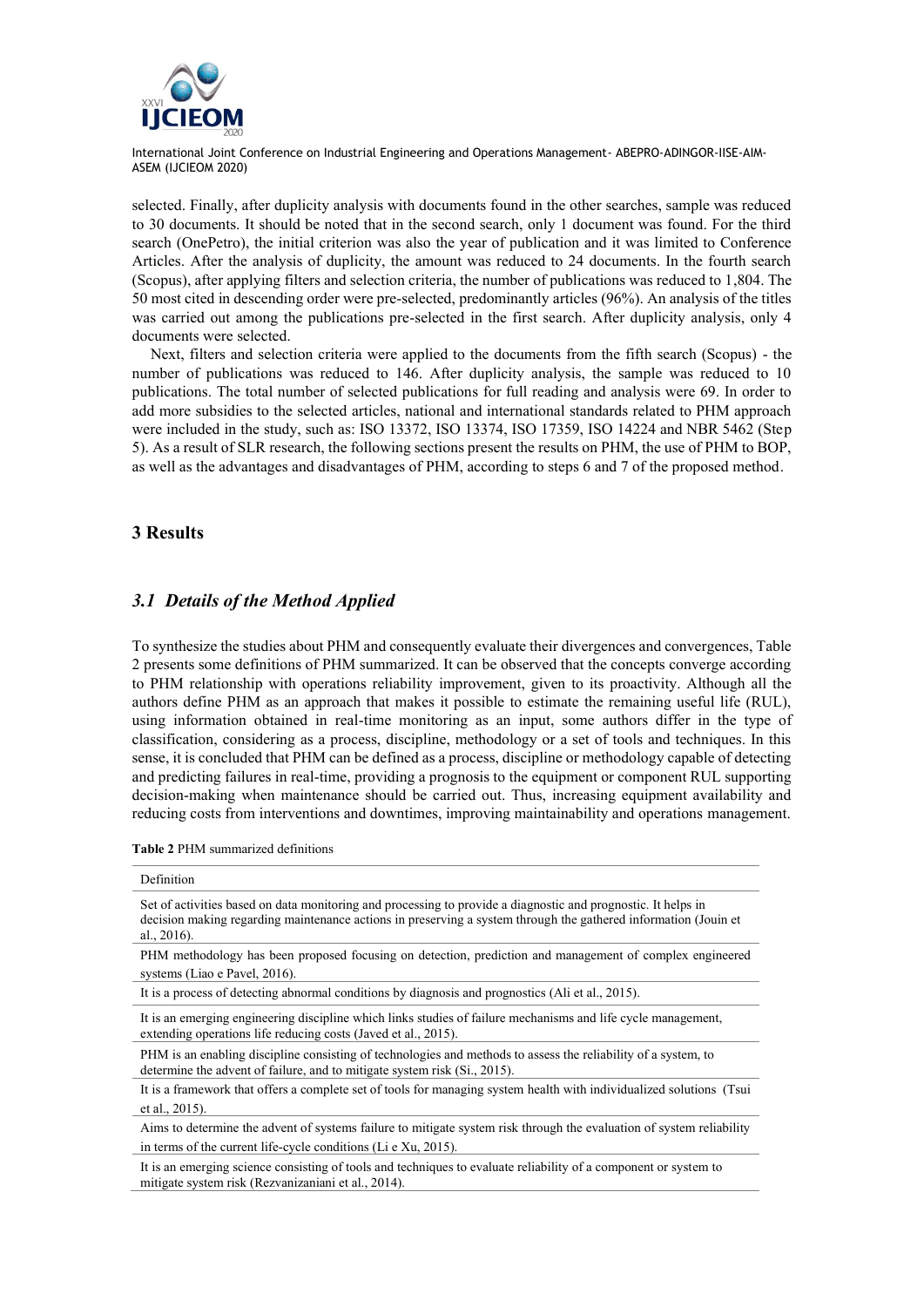

**Table 2** PHM summarized definitions (continued)

One key enabler to improve system safety, increase system operations reliability and availability, decreasing unnecessary maintenance and reducing systems costs (Tang et al., 2014).

As an engineering discipline PHM aims to provide an integrated view of an overall system health state. When employing such system, the health of a machine, component or system can be known at any time, and eventual disruption can be predicted and avoided (Lee et al., 2014).

The method allows reliability assessment of a system under actual application conditions, and its purpose is to maximize the system's operational availability and safety (Xu et al., 2014).

It is a predictive tool aiming to reduce uncertainties' impacts and give users the opportunity to proactively implement solutions to prevent system's performance loss (Lee et al., 2013).

Responsible for monitoring the system integrity, diagnosing failures in real time, evaluating the remaining useful life of the equipment, making possible to support maintainability (Du et al., 2013).

The identified definitions show the potential of the methodology PHM when seeking to manage the reliability and availability of systems, guided by the real-time monitoring of operating conditions and their influence on failure mechanisms and life cycle management to improve maintenance decisions. PHM conduction strategies include modules for incipient failure detection, condition assessment (diagnostic) and prediction of failure progression (prognostic). Thus, allowing for improvement in fault isolation, maintenance planning, and the reduction or elimination of inspections based on time.

#### *3.2 PHM Prognoses*

According to (Saxena et al., 2008), prognoses are emerging at CBM forefront for critical systems where came up the term PHM. Failure prognosis comprises the predictive part of a PHM system, providing an estimate of time until a failure event or RUL prediction (Si et al., 2011). Prognosis provides, over a sufficient period of time, end-user's needs satisfaction (Vachtsevanos et al., 2006). (Si et al., 2011) stated that PHM prognoses can generate an early warning of imminent failures in a system helping to make decisions for maintenance and execution of preventive actions. (Javed et al., 2015) consider the prognosis as an important process with future capabilities. It is based on the use of condition monitoring data from operational machines (acoustic signal, strength, vibration, temperature, etc.) to obtain useful resources, assess degradation level and predict failures evolution to assist maintainability.

(Heng et al., 2009; Sun et al., 2012; Tang et al., 2014; Ji et al., 2015) argued that most prognostic models can be divided into two main categories: Physics-Based models and Data-Based models. For (Peng et al.,2010; Galar et al., 2015) there are additional models such as: knowledge-based models and hybrid models. Physics-Based models or Model Based Approaches involve the development of mathematical models with more comprehensive techniques in order to describe the system physics and its failure mode. They use specific knowledge of systems mechanics, defects growth formulas and CBM data, providing a prognosis with a better knowledge accuracy. Data-Based methods strive to derive models directly from collected historical or performance data. They use statistical methods or artificial intelligence tools (neural networks and fuzzy logic) (Sun et al., 2012).

Thus, it is clear that the application of PHM must be preceded by a detailed study of the failure mechanisms for the construction of Physics-Bases Models, in order to describe the system's physics and its failure mode, and historical failure data or performance data that allow it to evolve in Data-Based Models and thus develop the model that best describes the degradation behaviour equipment.

#### *3.3 Advantages and Disadvantages of Applying PHM*

An effective PHM system is expected to provide early detection and isolation of component failure precursor, as well as to equip with means monitoring and predicting failure progression and support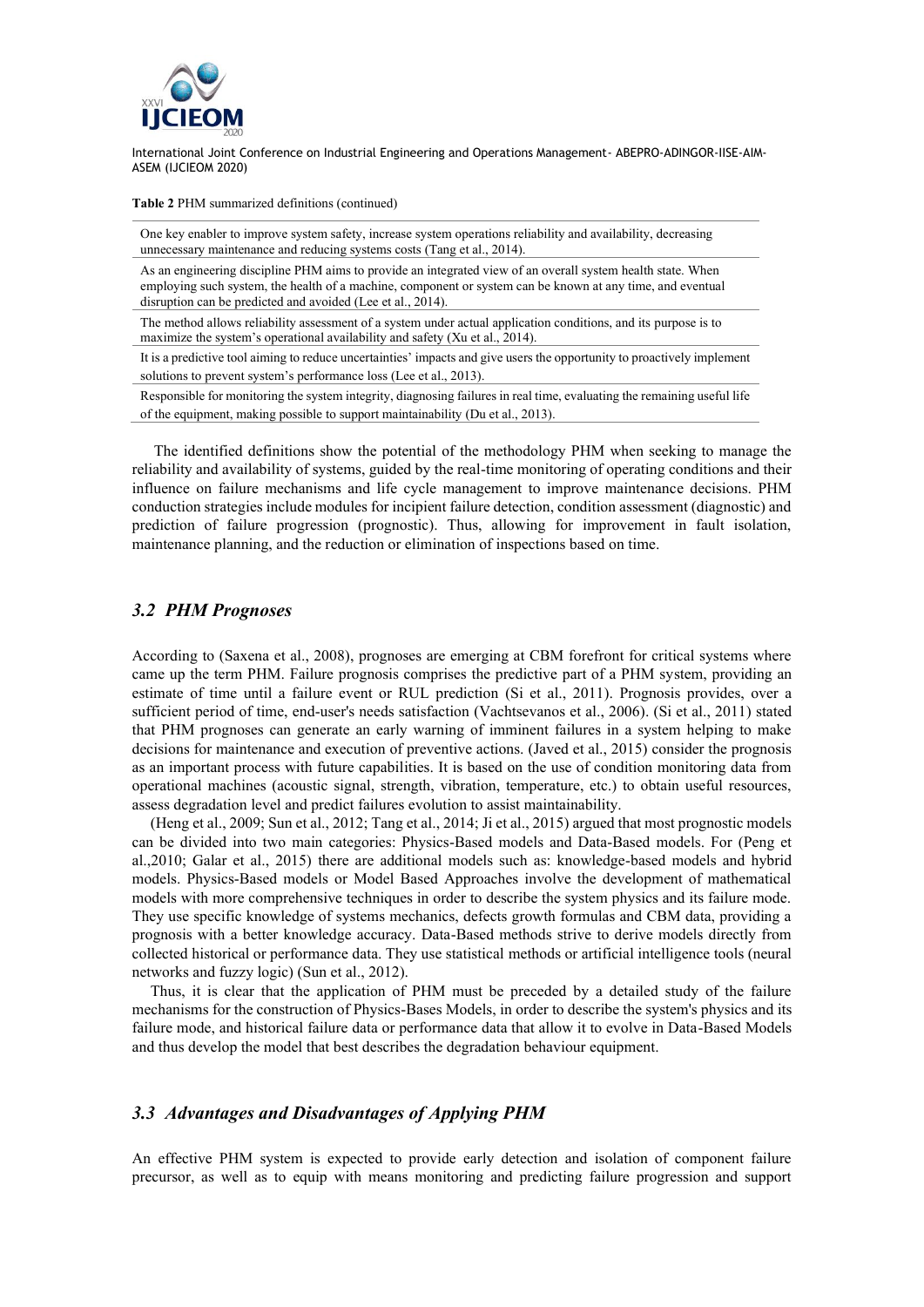

maintainability decisions. Data high complexity and dynamics are the challenges for current PHM techniques (Lee et al., 2014). Table 3 describes some advantages and disadvantages for using PHM. The great advantage is that PHM is a methodology that increases systems reliability, improving maintainability. Failure prognosis and consequently the strategic decisions of maintainability optimizes operations management, mainly related to downtime and costs reduction as operational systems availability rises (Lee et al., 2014; Liao e Pavel, 2016).

**Table 3** Advantages and Disadvantages of applying PHM

| Advantages                                                                          | Disadvantages                                                                                           |  |
|-------------------------------------------------------------------------------------|---------------------------------------------------------------------------------------------------------|--|
| Proactive maintenance, with increased equipment<br>availability (Lee et al., 2014). | Unknown its potential in dynamic and complex<br>systems (Lee et al., $2014$ ).                          |  |
| Fault detection and isolation, before it occurs (Lee et<br>al., $2014$ ).           | An understanding of all the aging mechanisms that<br>occur in the equipment is necessary (Jouin et al., |  |
| Autonomous activation of the maintenance schedule<br>(Lee et al., 2014).            | 2016).<br>Difficulty in extracting correct data that correlates                                         |  |
| Helps to preserve the system, extending its useful                                  | with the progression of the failure (Ramasso et al.,                                                    |  |
| life (Jouin et al., $2016$ ).                                                       | 2013; Liao e Pavel, 2016).                                                                              |  |
| Improves reliability and maximizes satisfactory level                               | Supposes that systems are subject to stochastic                                                         |  |
| throughout the equipment's life cycle (Liao e Pavel,                                | deterioration (Tsui et al., 2015).                                                                      |  |
| 2016).                                                                              | High initial cost (Tsui et al., 2015).                                                                  |  |

Among the advantages, it stands out that the increased availability, reliability and integrity of the equipment throughout its useful life, generated by the proactive maintenance, through the fault detection and isolation before these occur. In addition to allowing a maintenance schedule with autonomous activation. The disadvantages, on the other hand, show the need for a deep understanding of the dynamics and complexity of the system under analysis, given the difficulty of understanding the failure mechanisms and obtaining historical data and monitoring in real time.

## *3.4 PHM Applicability in BOP*

PHM can be applied to different equipment, as most studies refer to batteries and bearings, where frequent monitoring parameters are vibration and temperature, as they have more historical data from different types of industry (Lee et al., 2014; Wang et al., 2016). The Table 4 exposes some of the PHM applications in the BOP equipment, showing which system of the equipment this approach is applied to, the objective of the study, the method or model used and the contributions to the literature.

| Application                       | Objective                                                                        | Methods                                                        | Contribution                                                                              |
|-----------------------------------|----------------------------------------------------------------------------------|----------------------------------------------------------------|-------------------------------------------------------------------------------------------|
| BOP dashboard                     | Failure diagnostics                                                              | New communication<br>system                                    | Assess possible integrity failures<br>quickly and simply (Mckay et al.,<br>$2012$ ).      |
| <b>BOP</b> internal<br>components | Knowledge of events, such as<br>degradation, from sensors<br>installation        | Integration of risk-<br>based integrity<br>management software | Monitoring of critical functions<br>(Turner e Loustau, 2015).                             |
| <b>Risers</b>                     | Virtual sensors to provide an<br>innovative solution for<br>component monitoring | Data-Based models                                              | Predictive inspection planning<br>(Sundararaman et al., 2018).                            |
| Pressure<br>regulator             | Monitor the performance and<br>health of a BOP pressure<br>regulator             | Physics-based models                                           | Method to differentiate regulator<br>leakages within the same BOP<br>(Mutlu et al., 2018) |

**Table 4** PHM applications to BOP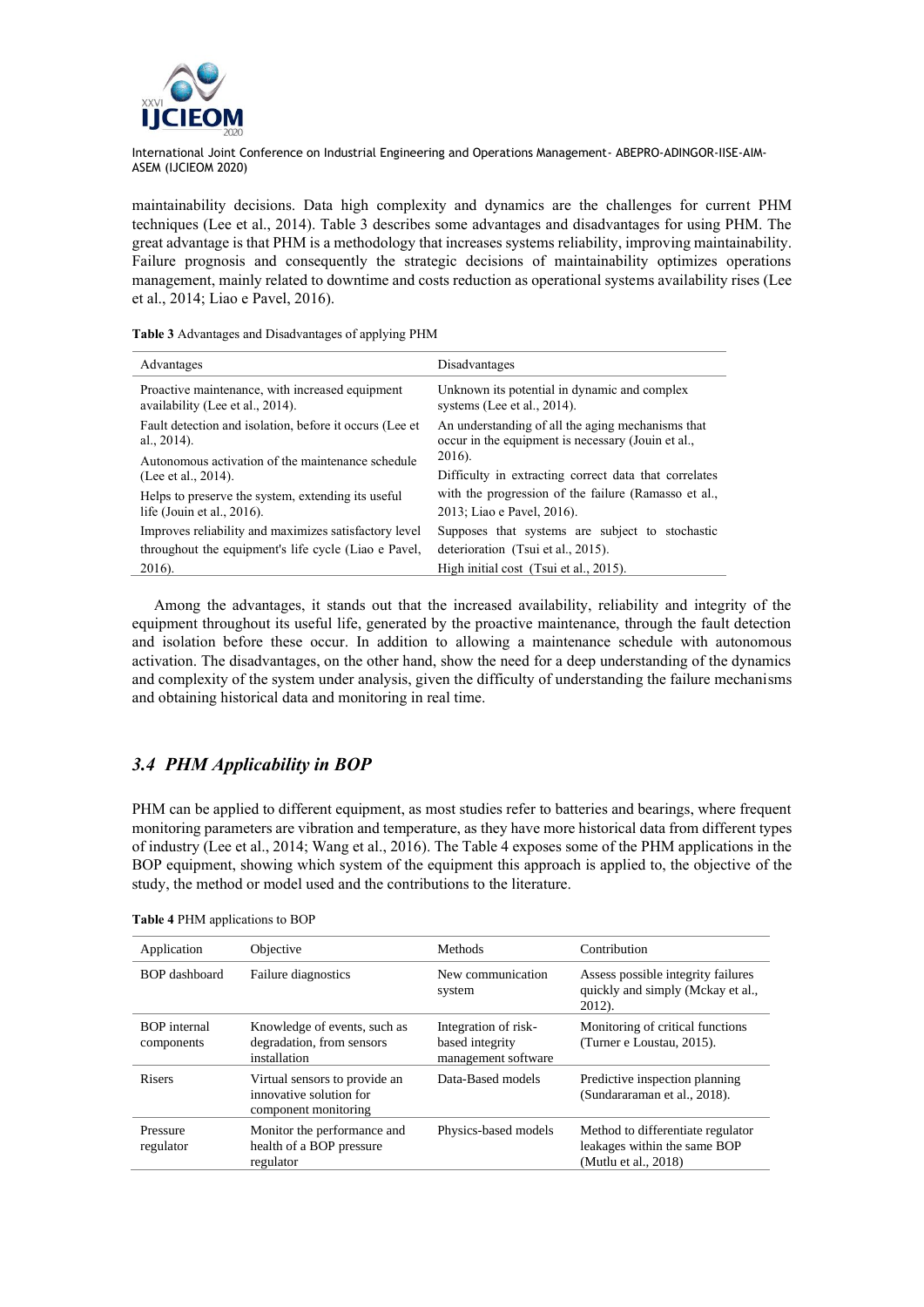

|  |  | Table 4 PHM applications to BOP (continued) |  |  |
|--|--|---------------------------------------------|--|--|
|--|--|---------------------------------------------|--|--|

| Application                  | Objective                                                                                         | Methods                                                        | Contribution                                                                                                                                      |
|------------------------------|---------------------------------------------------------------------------------------------------|----------------------------------------------------------------|---------------------------------------------------------------------------------------------------------------------------------------------------|
| <b>BOP</b> operations        | Monitor the reliability of BOPs<br>during operation                                               | Risk and reliability<br>model                                  | Compares current state data<br>during operations to the ones<br>required by regulatory standards<br>(Huse e Alme, 2013).                          |
| <b>BOP</b> operations        | Real-time risk analysis of<br>drilling operations using<br>different drilling techniques          | Models based on Bow-<br>Tie analysis                           | Effective operations management,<br>downtime minimization and<br>accidents avoided (Abimbola et<br>al., 2014).                                    |
| <b>BOP</b> operations        | Improve BOP's reliability,<br>availability and operational<br>security                            | Program developed by<br>a drilling contractor                  | Downtime reduction in operation<br>(Martins et al., 2015).                                                                                        |
| <b>BOP</b> operations        | Root cause failure diagnostic<br>and real-time reliability<br>assessment                          | Bayesian networks and<br>dynamic Bayesian<br>networks          | Reliability study of multilevel and<br>redundant systems (Cai et al.,<br>2013; Cai et al., 2015).                                                 |
| <b>BOP</b> operations        | Viable performance based on<br>reliability and maintainability<br>requirements                    | Reliability model                                              | Knowledge of the mean time<br>between maintenance, availability<br>system, and assisting proactive<br>maintenance decision (Zou et al.,<br>2016). |
| <b>BOP</b> control<br>system | Diagnostic and prognostic of a<br>well system failure                                             | Bayesian networks                                              | Improvement of the operation<br>safeness (Cai et al., 2015).                                                                                      |
| <b>BOP</b> control<br>system | Test and optimize solutions to<br>resolve performance failures                                    | Mathematical model                                             | Performance and reliability in a<br>drilling control system (Barker et<br>al., 2016).                                                             |
| <b>BOP</b> control<br>system | Availability of BOP in<br>operation, in order to reduce<br>downtime                               | Reliability analysis                                           | Standardization of operational<br>decision-making process (Mutlu<br>et al., 2017).                                                                |
| <b>BOP</b> control<br>system | Detect and monitor control<br>leakage fluid within the BOP<br>hydraulic control system            | Physics-Based models                                           | Performance measurement for<br>further analysis of the severity<br>(Wassar et al., 2018).                                                         |
| <b>BOP</b> control<br>system | Critical information on the<br>availability of the systems used<br>for the well closure operation | Calculation of the<br>mean probability of<br>failure on demand | Assists in critical security<br>measures and in improving the<br>operational performance of the<br>system (Zulqarnain et al., 2018).              |

Table 4 presents that the studies of reliability and PHM in specific components of the BOP are still few, but growing, mainly after the Deepwater Horizon accident in 2010. Most of publications are focused on BOP control system management and on its operability, they are recent and still initial applications, focused on the understanding of failures and the identification or preliminary data analysis. However, there is an understanding of the importance of this subject for the improvement of operations in the oil and gas industry, concerned to its safeness, equipment availability improvement, operating costs reduction and maintainability enhancement (Sattler et al., 2013; Martins et al., 2015).

#### **4 Conclusions**

This research proposed to study the methodology PHM applied to BOP system through a SLR, bringing to light recent studies and advances in PHM application in the oil and gas industry concerned to maintainability and operations management improvement. A SLR was conducted in order to analyse possible opportunities and gaps. The central issue and objectives were defined as well as the variables and electronic bases. In order to be able to synthesize data obtained, most relevant information was extracted from the documents, by prior reading of titles and abstracts and through application of inclusion and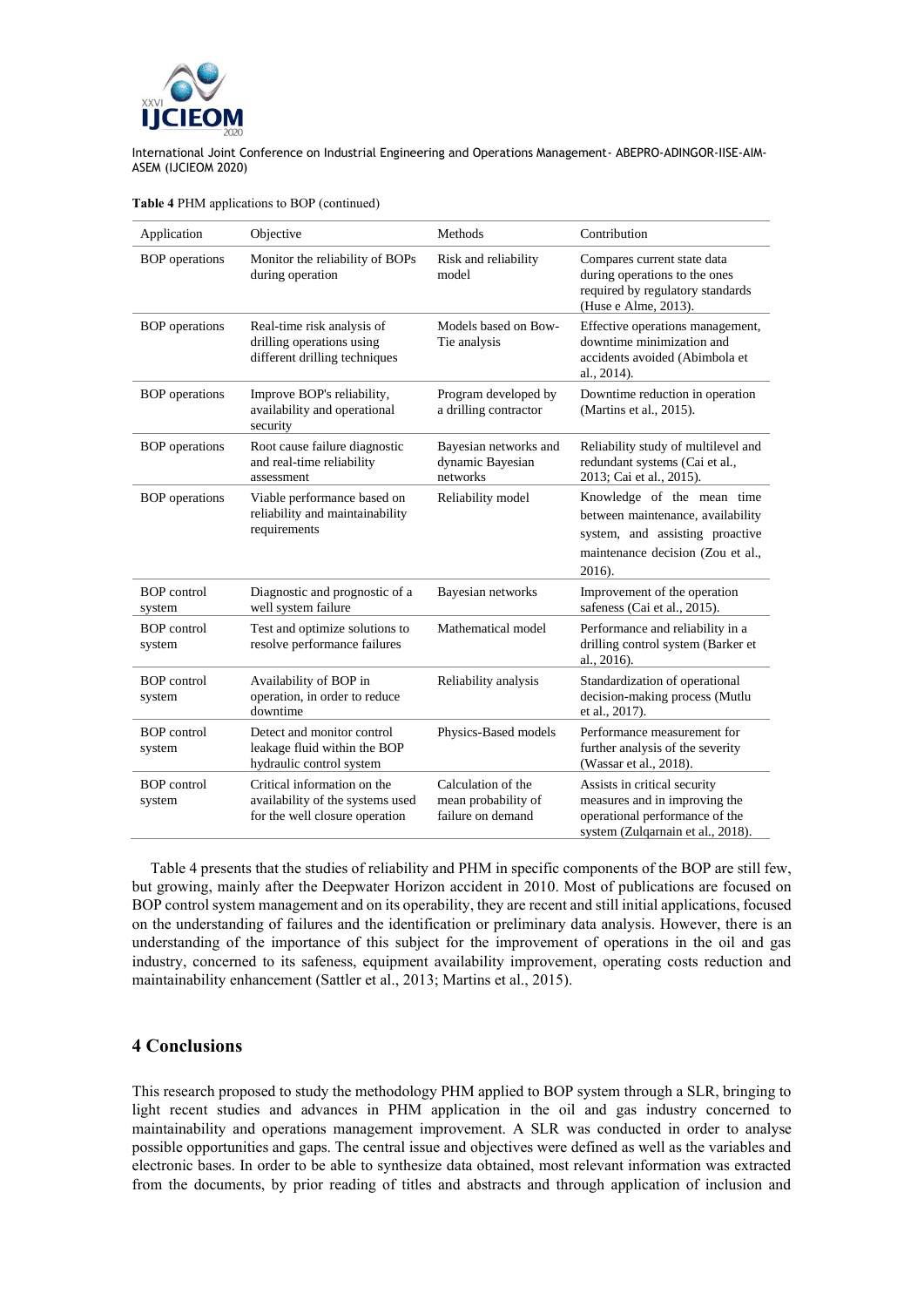

exclusion criteria, which made it possible to assess the documents relevance and quality. It was possible to interpret and theoretically synthesize the selected documents, presenting consistent results and conclusions as preconized by RSL (Cooper, 2005; Thomé et al., 2016).

The research sample was composed of 69 articles selected for full reading added with national and international standards related to PHM. In this sense, this research filled some academical gaps presenting PHM advantages and disadvantages, industrial applications, BOP systems studies and maintainability and operations management improvement through a better decision-making process through data and knowledge from PHM. PHM involves several areas at different stages of data and technological development, however, for the purposes of this study, PHM was focused within maintainability and its applicability to BOP, involving the detailed study of the components of that system and the identification of physics of failure models.

The systematic literature review showed the importance of the existence of data for the use of PHM, due to the fact that few studies are related to BOP real-time monitoring for data acquisition (primordial condition to PHM) and reliability techniques are usually used for failure diagnosis. This is due to the fact that the BOP is composed by several components and integrated systems, making it a complex system, designed in different styles, sizes and pressure ratings. Thus, one of the reasons for the difficulty of implementing PHM is related to the sensing for multicomponent equipment, which is initially expensive and complex to implement.

Thus, the study demonstrated that although some prognostic methods have been proposed for different applications, the progress to make an effective and efficient approach is still limited. Usually, the lack of assessment of the complex and non-linear behaviour of machines subject to degradation in a dynamic operating environment prevents professionals from developing accurate models for prognoses. In general, the difficulties found in the analysed documents permeate the idea that PHM is a new and little-know science. However, it is believed the tendency for these disadvantages to decrease, since with greater use of this methodology and the advancement of sensing technologies, the costs and complexities in the implementation will be lower. It is perceived that this study can contribute to companies that work with BOP showing the current maintenance scenario and future trends, such as self-maintenance techniques, as it is an attractive and new area for future research.

PHM is considered the basis, when complemented with other techniques, for a better BOP maintenance, maintainability and operations reliability increase (Si et al., 2013; Lee et al., 2014; Javed et al., 2015; Tsui et al., 2015). It showed to be a prominent methodology applied in many industries focusing to improve equipment, systems and operations reliability and availability through failure and downtime reduction (Tsui et al., 2015). Real-Time monitoring, failure diagnosis and prognosis in complex systems linked with data science techniques seek to provide better understanding of the whole system and knowledge for the decision-making process to improve operations management through maintainability. This research can contribute to companies in oil and gas industry that use BOP systems showing the current panorama of reliability and availability in the industry and future trends for better maintainability and operations management. For future research, a deepen study of other maintenance techniques combined with PHM is recommended for the improvement of maintainability, as well as expand the study to other types of industries.

#### **5 References**

- Abimbola, M., Khan, F., Khakzad, N. (2014) Dynamic safety risk analysis of offshore drilling. Journal of Loss Prevention in the Process Industries 30, 74-85.
- Ali, J. B., Chebel-Morello, B., Saidi, L., Malinowski, S., & Fnaiech, F. (2015) Accurate bearing remaining useful life prediction based on Weibull distribution and artificial neural network. Mechanical Systems and Signal Processing 56, 150- 172.
- Barker, D. C. et al (2016) Holistic Systems Analysis: A Case Study Demonstrating Simple Models Improving the Reliability of the BOP Control Equipment Ecosystem. In: Offshore Technology Conference. Offshore Technology Conference, Houston.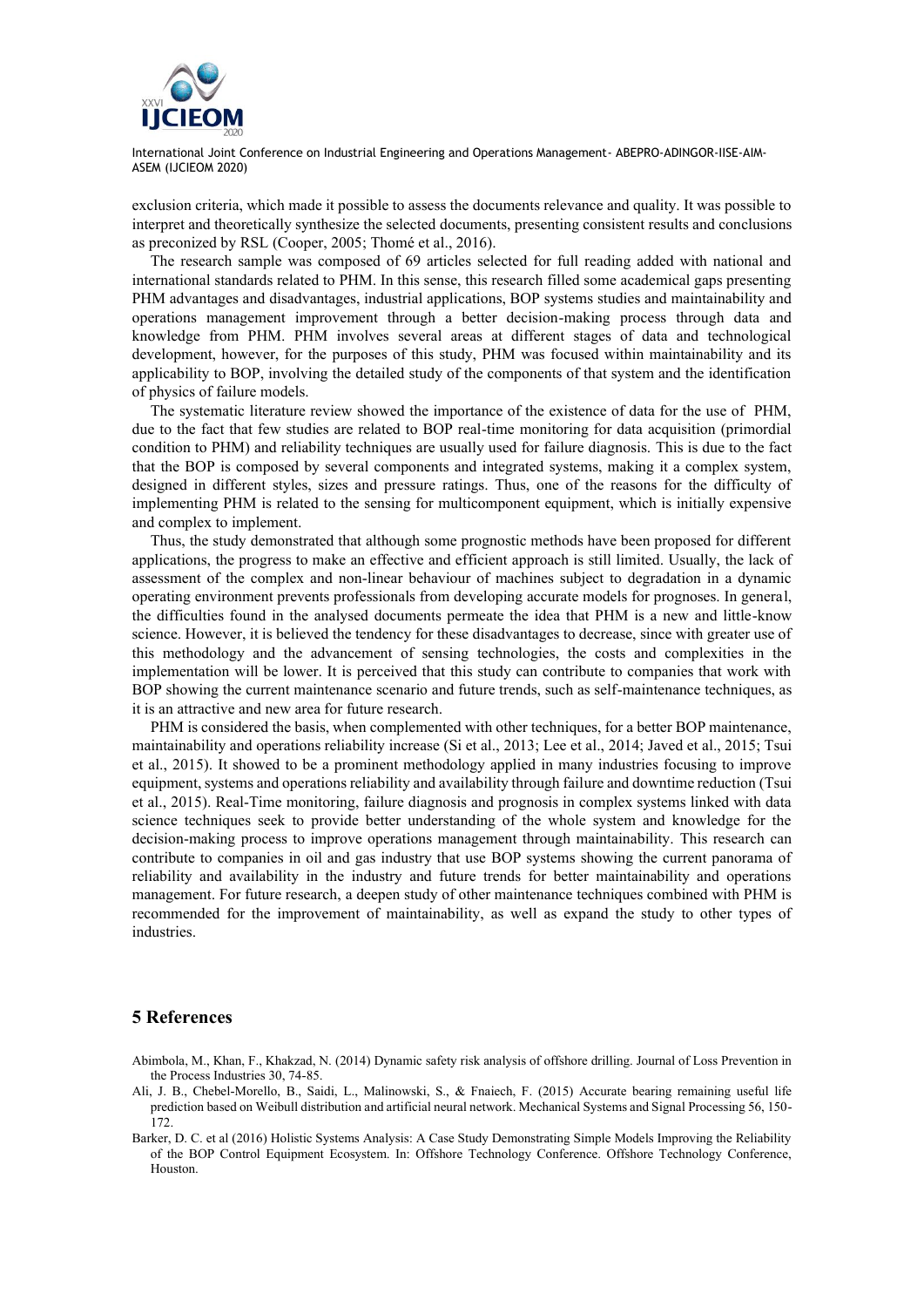

Borner, K., Sanyal, S., Vespignani, A. (2007) Network science: Annual Review of Information Science and Technology 41 (1), 537-607.

Cai, B. et al (2013) Application of Bayesian networks in quantitative risk assessment of subsea Blowout Preventer operations. Risk Analysis 33 (7), 1293-1311.

Cai, B. et al (2015) Real-time reliability evaluation methodology based on dynamic Bayesian networks: A case study of a subsea pipe ram BOP system. ISA transactions 58, 595-604.

Conforto, E. C., Amaral, D. C., Silva, S. L. (2011) Roteiro para Revisão Bibliográfica Sistemática: Aplicação no Desenvolvimento de Produtos e Gerenciamento de Projetos. In: 8º Congresso Brasileiro de Gestão de Desenvolvimento de Produto. IBGDP, Porto Alegre.

Cooper, H. M. (2016) Research Synthesis and meta-analysis. 2nd. edn. Sage Publications.

Du, J., Wang, S., Zhang, H. (2013) Layered clustering multi-fault diagnosis for hydraulic piston pump. Mechanical Systems and Signal Processing 36 (2), 487-504.

Fernandes, F. C. F., Santoro, M. C. (2005) Avaliação do grau de prioridade e do foco do planejamento e controle da produção (PCP): Modelos e Estudos de Casos. Gestão & Produção 12 (1), 25-38.

Galar, D. et al (2015) Context awareness for maintenance decision making: A diagnosis and prognosis approach. Measurement 67, 137-150.

- Galvão, T. F., Pereira, M. G. (2014) Revisões sistemáticas da literatura: Passos para sua elaboração. Epidemiol. Serv. Saúde 23 (1), 183-184.
- Garg, A., Deshmukh, S. G. (2006) Maintenance Management: Literature Review and Directions. Journal of Quality in Maintenance Engineering 12 (3), 205-238.
- Heng, A. et al (2009) Rotating machinery prognostics: State of the art, challenges and opportunities. Mechanical systems and signal processing, 23 (3), 724-739.
- Huse, J. R., Alme, I. A. (2013) BOP Reliability monitored Real Time. In: European HSE Conference and Exhibition. Society of Petroleum Engineers, Londres.
- Javed, K., Gouriveau, R., Zerhouni, N. (2015) A new multivariate approach for prognostics based on extreme learning machine and fuzzy clustering. IEEE transactions on cybernetics 45 (12), 2626-2639.
- Ji, B. et al (2015) In situ diagnostics and prognostics of solder fatigue in IGBT modules for electric vehicle drives. IEEE Transactions on Power Electronics 30 (3), 1535-1543.
- Jouin, M. et al (2016) Degradations analysis and aging modeling for health assessment and prognostics of PEMFC. Reliability Engineering & System Safety 148, 78-95.
- Krajewski, L. (2009) Administração de produção e operações. 8th edn. Pearson Educación.
- Lee, J. et al (2013) Recent advances and trends in predictive manufacturing systems in big data environment. Manufacturing Letters 1 (1), 38-41.
- Lee, J. et al (2014) Prognostics and health management design for rotary machinery systems Reviews, methodology and applications. Mechanical systems and signal processing 42 (1-2), 314-334.
- Li, F, Xu, J. (2015) A new prognostics method for state of health estimation of lithium-ion batteries based on a mixture of Gaussian process models and particle filter. Microelectronics Reliability 55 (7), 1035-1045.
- Liao, L., JIN, W., Pavel, R. (2016) Enhanced restricted Boltzmann machine with prognosability regularization for prognostics and health assessment. IEEE Transactions on Industrial Electronics, 63 (11), 7076-7083.
- Martins, F. B. et al (2015) Improving BOP Reliability Through an Integrated Management Approach. In: OTC Brasil. Offshore Technology Conference, Rio de Janeiro.
- Martins, F. B., Colombo, D., Matos, B. A. (2018) Applying CBM and PHM concepts with reliability approach for Blowout Preventer (BOP): A literature review, Brazilian Journal of Operations & Production Management 15 (1), 78-95.
- Mckay, J. E. et al (2012) Blowout Preventer (BOP) Health Monitoring. In: IADC/SPE Drilling Conference and Exhibition. Society of Petroleum Engineers, San Diego.
- Miranda, R. C. R. (2018) Conhecimento estratégico: caracterização e Identificação Baseada em Revisão Sistemática e Bibliométrica. Informação & Sociedade: Estudos 28 (1), 23-34.
- Mulrow, C.D. (1994) Systematic reviews rationale for systematic reviews. British Medical Journal, 309 (6954), 597–599.
- Mutlu, M. et al (2017) Qualitative Fault Tree Analysis of Blowout Preventer Control System for Real Time Availability Monitoring. In: Offshore Technology Conference. Offshore Technology Conference, Houston.
- Mutlu, M., Wassar, T., Franchek, M. A. (2018) Condition and Performance Analysis of a Subsea BOP Control System Pressure Regulator. In: Offshore Technology Conference, pp 1-11. Offshore Technology Conference, Texas.
- Palomino, R. C., Carli, F. S. (2008) Proposta de modelo de controle de estoques em uma empresa de pequeno porte. In: Encontro Nacional de Engenharia de Produção. ABEPRO, Rio de Janeiro.
- Peng, Y., Dong, M., Zuo, M. J. (2010) Current status of machine prognostics in condition-based maintenance: a review. The International Journal of Advanced Manufacturing Technology 50 (1-4), 297-313.
- Pintelon, L. M., Gelders, L. F. (1992) Maintenance management decision making. European Journal of Operational Research 58 (3), 301-317.
- Ramasso, E., Rombaut, M., Zerhouni, N. (2013) Joint prediction of continuous and discrete states in time-series based on belief functions. IEEE transactions on cybernetics 43 (1), 37-50.
- Rezvanizaniani, S. M. et al (2014) Review and recent advances in battery health monitoring and prognostics technologies for electric vehicle (EV) safety and mobility. Journal of Power Sources 256 (15), 110-124.
- Sattler, J. P. et al (2013) BOP Performance-Developments and Consequences in a Post-Macondo World. In: SPE/IADC Drilling Conference. Society of Petroleum Engineers, Amsterdam.